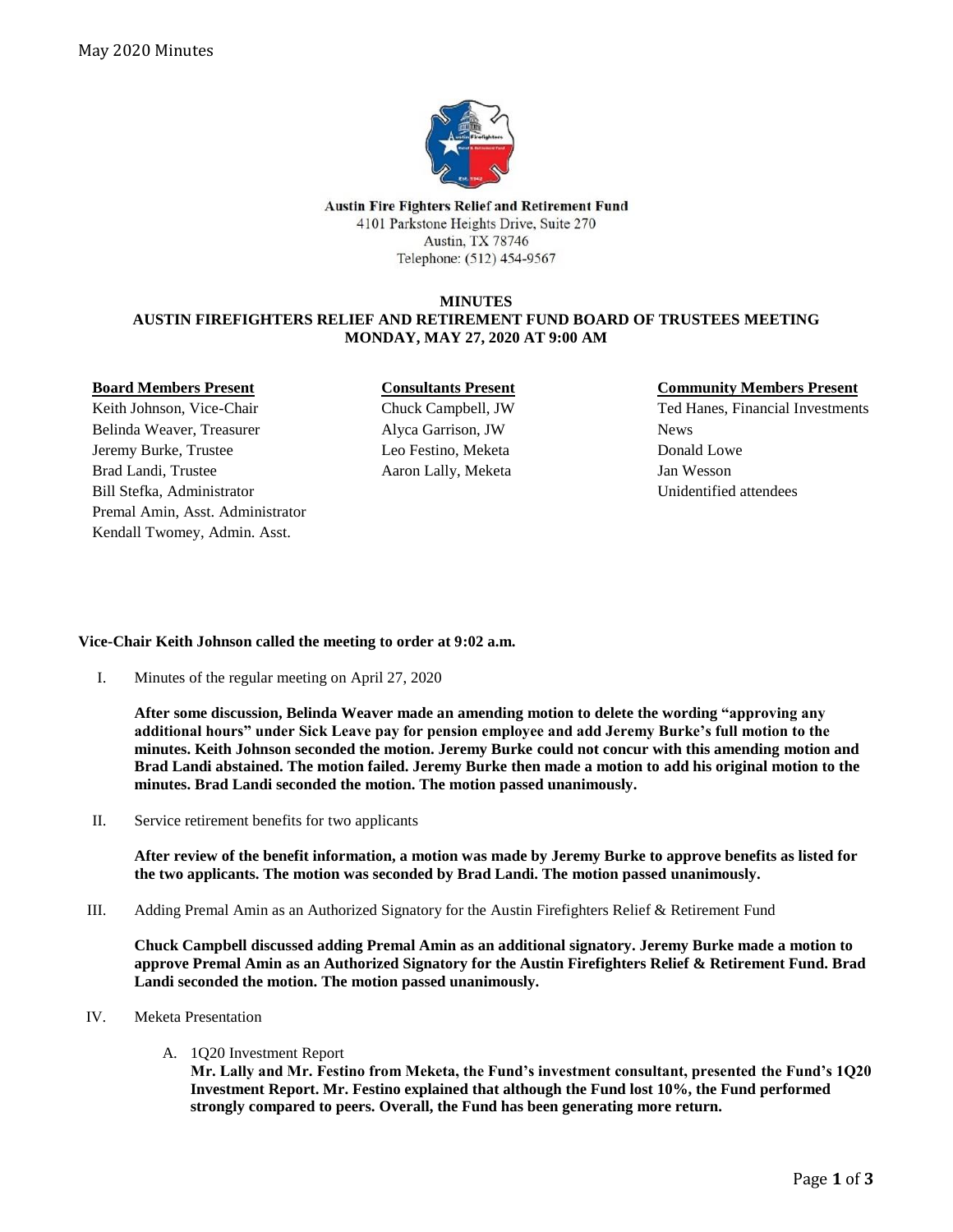B. Annual Fee Review and Operating Procedures Review

**Mr. Lally presented the Annual fee review and Operating Procedures Review. After some discussion, the first reading of the Operating Procedures Review passed after a motion from Belinda Weaver and a second from Jeremy Burke.** 

C. Roadmap

**Mr. Lally presented the Meketa Roadmap for the Board. The focus for the upcoming quarter will be to take a deeper dive into Private Equities.** 

V. Possible Legislative Changes for 2021

**After reviewing and discussing each section, the Board agreed to move forward with sections 3.01, 6.04, 7.02, 7.09, 8.05(b), 10.01, and 10.04. There was a request to add additional items to the list referring to the size of the Pension Board and the designated Mayor Representative. Chuck Campbell and Alyca Garrison will review the Statute for possible edits and revisions. There was a request to contact Mayor Steve Adler to weigh in on the requested additional items to the list.** 

VI. Personnel Policies Project

**The Board chose to table item 6 until the June 2020 Board Meeting.** 

VII. Negative Economic Impact Plan

**The Board chose to table item 7 until the June 2020 Board Meeting.** 

VIII. Financial statements, transaction, and fund expense reports

**Premal Amin presented the April 2020 financial statements, transaction, and fund expense reports. No motion was necessary.**

IX. Roadmap

**Premal Amin presented the Roadmap to the Board which includes current and future topics and projects. Possible statute changes continue to be discussed; such as including the pension office employees as plan participants which may be part of a legislative bill. Personnel Policies and Securities Litigation Policies will be discussed as well.** 

X. Call for future items

**Future agenda items for discussion may include legislative changes, the negative economic impact plan, Medical Board Charter, 2019 Actuarial Valuation, Securities Litigation Policy, Second reading of Meketa Policy, and the Personnel Policies Project.** 

**Motion to adjourn was made by Belinda Weaver. With a second from Jeremy Burke, the meeting adjourned at 12:38 pm.** 

#### **Board Members**

Mayor Steve Adler, Chair Keith Johnson, Vice-Chair Belinda Weaver, Treasurer Jeremy Burke, Trustee Brad Landi, Trustee